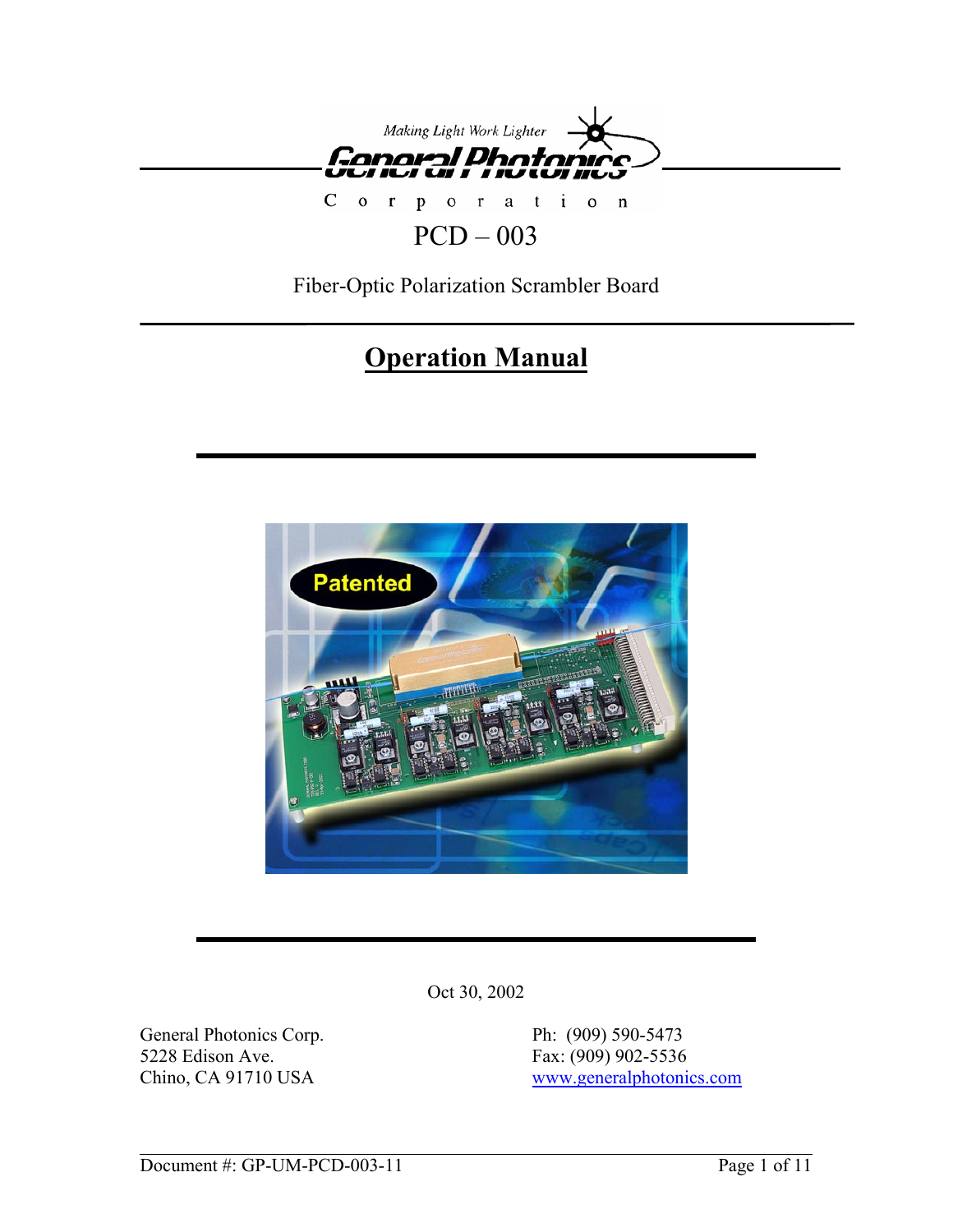# **Table of Contents:**

| Section 1  | Specifications               |                                                                                        | 3           |
|------------|------------------------------|----------------------------------------------------------------------------------------|-------------|
| Section 2  | Overview                     |                                                                                        | 4           |
| Section 3  |                              | <b>Feature Description</b>                                                             | 5           |
|            | 3.1<br>3.2<br>3.3            | <b>Optical Features</b><br><b>Electrical Features</b><br><b>Environmental Features</b> | 5<br>6<br>7 |
| Section 4  | <b>Operation Instruction</b> |                                                                                        | 8           |
|            | 4.1<br>4.2<br>4.3            | Unpacking<br><b>Getting Started</b><br>Testing and Characterization                    | 8<br>8<br>9 |
| Appendices |                              |                                                                                        |             |

| Appendix A PCD-003 Scrambling Frequency Distribution | 10  |
|------------------------------------------------------|-----|
| Appendix B PCD-003 Scrambler Test Report             | 11. |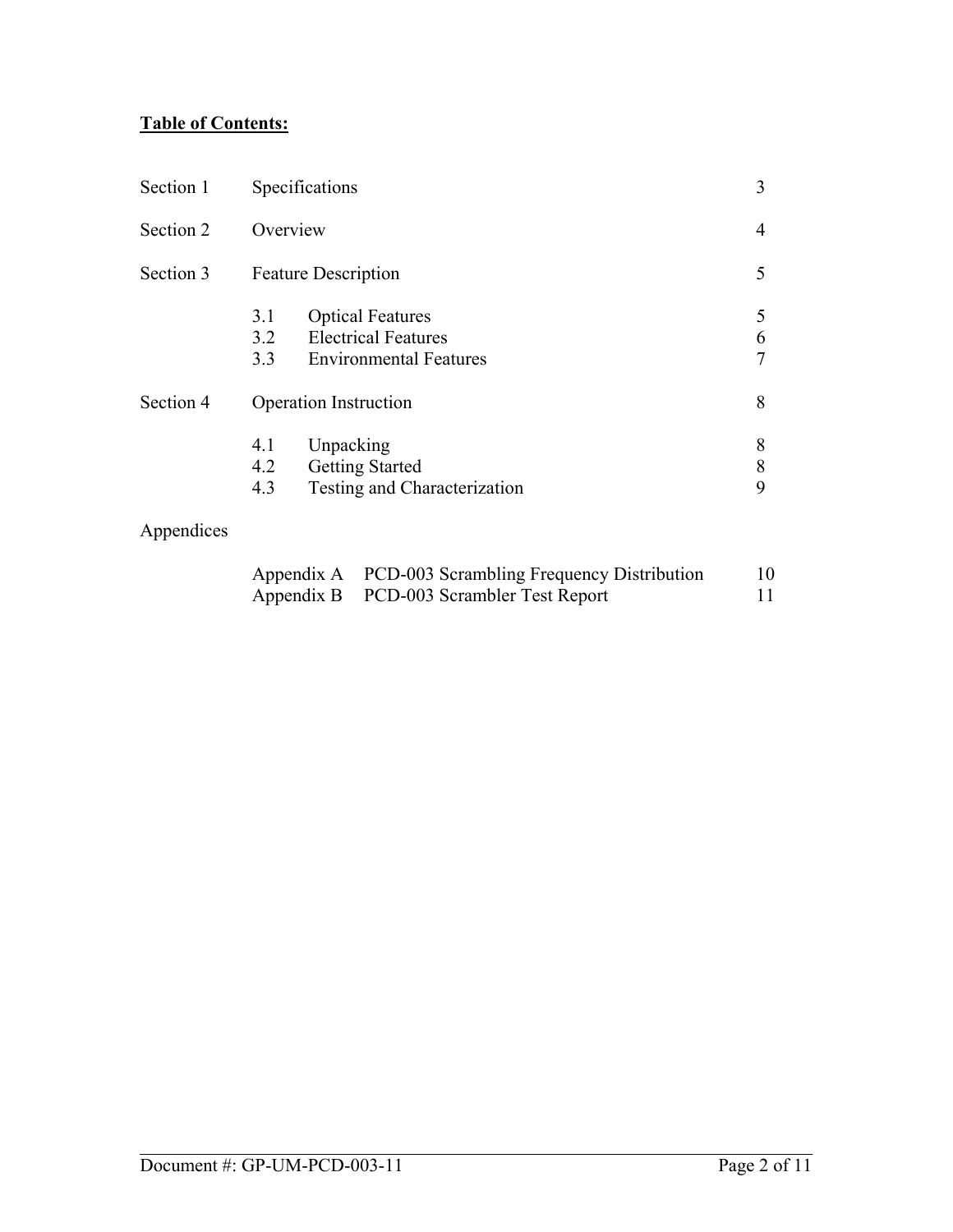#### **Section 1. Specifications:**

#### *Physical Features:*

| <b>Board Dimensions</b>       | 220 mm (L) $\times$ 100 mm (W) $\times$ 30 mm (H) |
|-------------------------------|---------------------------------------------------|
| <b>Fiber Input Connector</b>  | FC/PC, FC/APC, SC/PC or SC/APC                    |
| <b>Fiber Output Connector</b> | FC/PC, FC/APC, SC/PC or SC/APC                    |

#### *Optical Characteristics:*

Operating Wavelength Range<sup>1</sup>  $> 100 \text{ nm}$ <br>Output Degree of Polarization  $< 5\%$ <sup>2</sup> Output Degree of Polarization Average PMD  $< 0.05$  ps Intrinsic PDL  $< 0.05$  dB Optical Return Loss  $> 65$  dB (without connectors) Optical Power Handling > 1000 mW Residual Amplitude Modulation  $\leq \pm 0.01$  dB Residual Phase Modulation  $\leq 0.1 \pi$ 

Insertion Loss < 0.05 dB (without connectors)  $< 0.6$  dB (with connector) Center Operating Wavelength 1310 nm, 1550 nm, or user specify

#### *Electrical Characteristics:*

Power Consumption  $(\pm 12V)$  10 W typical

Power Supply  $\pm 12V$  DC (1A for +12V, 0.1A for -12V)  $\pm$  15V DC can also be used Scrambling Frequencies Factory set fixed frequencies Distributed between DC to  $>700$  KHz<sup>3</sup>

#### *Environmental Characteristics:*

| <b>Operating Temperature</b> | 10 °C to 40 °C    |
|------------------------------|-------------------|
| Storage Temperature          | $-10$ °C to 50 °C |

#### Note:

- 1. Center wavelength  $\pm$  50 nm.
- 2. At 500 Hz detection bandwidth.
- 3. Measured from a photo detector at PCD-003 output using a spectrum analyzer. A polarizer is placed in front of photodetector to convert polarization modulation to amplitude modulation.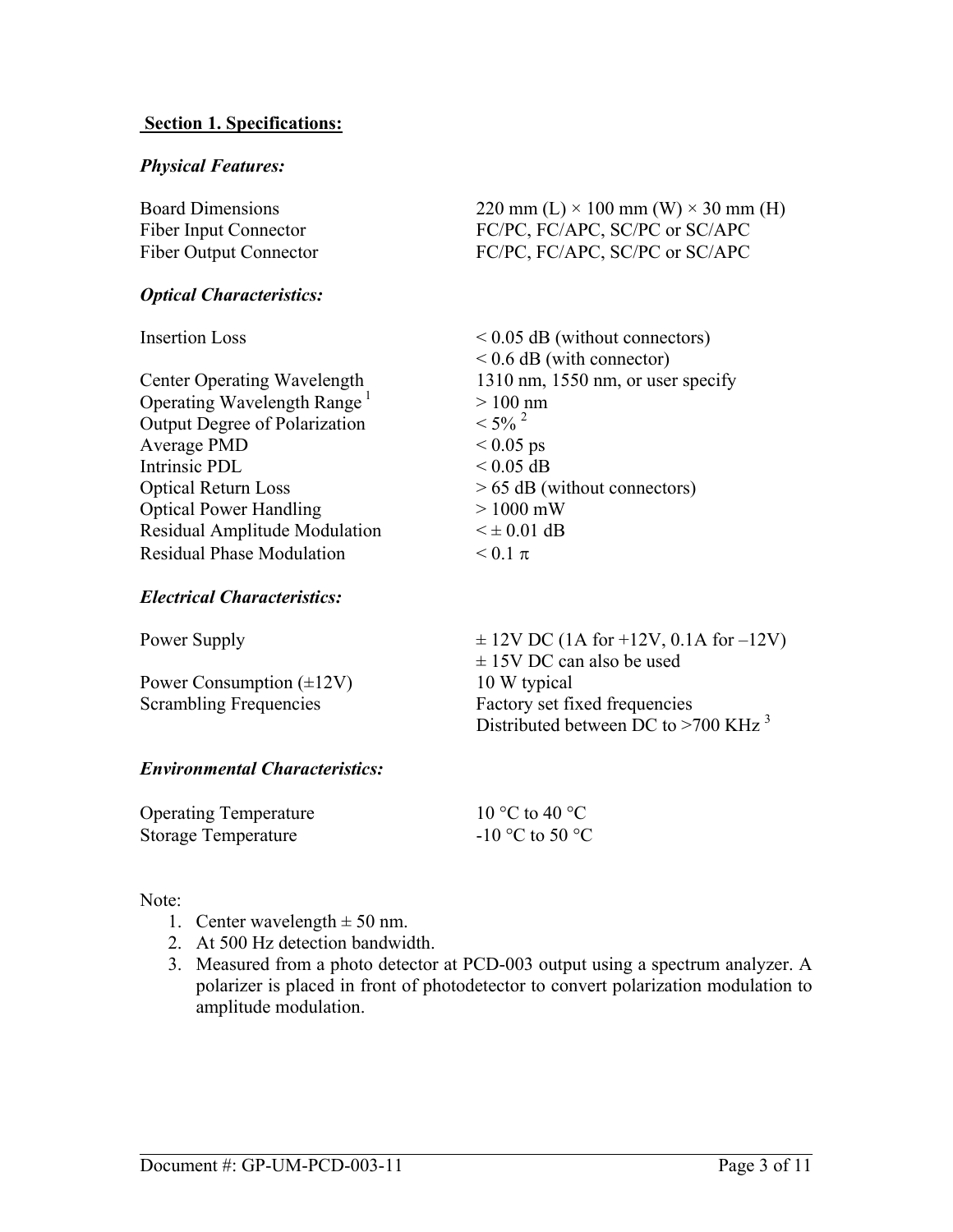### **Section 2. Overview:**

PCD-003 is a modular polarization scrambler that integrates General Photonics' Award winning PolaRite II polarization controller and controlling electronic circuits on a printed circuit board, as shown in Figure 1. PCD-003 employs continuous fiber construction that results in extremely low optical insertion loss, polarization dependent loss, and polarization mode dispersion. PCD-003 is an ideal tool for optical measurement, device characterization, network conditioning, and other polarization related applications.

PCD-003 consists of a four-axis electromechanical polarization controller and driving circuits that generate control signals at different frequencies. The operation of PCD-003 can be described as a multi-stage birefringent modulator in cascading. All the birefringent modulators operate at different modulation frequencies that randomize the output polarization state. The theoretical background information on scrambler operation and the use of PolaRite II can be found in General Photonics' world wide website: http://www.generalphotonics.com. The driving voltage for each axis has been preset for minimum degree of polarization (DOP). External DC power supplies are needed to operate the module.



Figure 1. PCD-003 polarization scrambler module.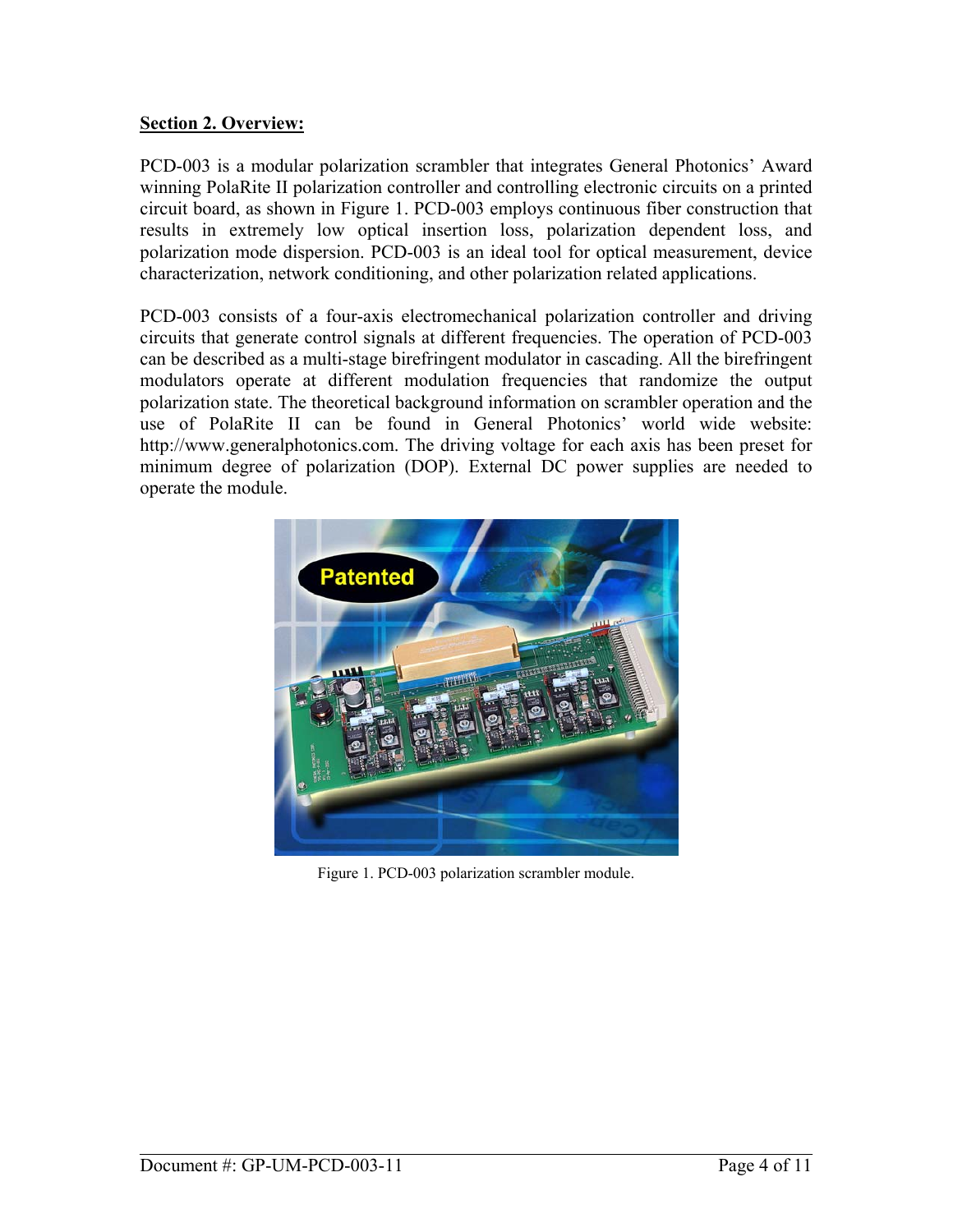### **Section 3. Feature Descriptions:**

# **Warning:**

**PCD-003 module is not user serviceable.** 

**Avoid touching the heat sink because the temperature on the heat sink may exceed 60°C in normal operation.** 

### *3.1 Optical Features:*

PCD-003 module has two fiber pigtails, one for the input and the other for the output. The input and output fiber pigtails are interchangeable unless user specifies special connector combinations for the input/output fiber pigtails.

Fiber connectors can either be FC/PC, SC/PC, or FC/APC per customer's specifications.

Before each connection, fiber connectors should be cleaned using industry standard fiber connector cleaning methods.

Fiber pigtails should be handled carefully. Excessive force on fiber pigtails may degrade scrambler performance or damage the device.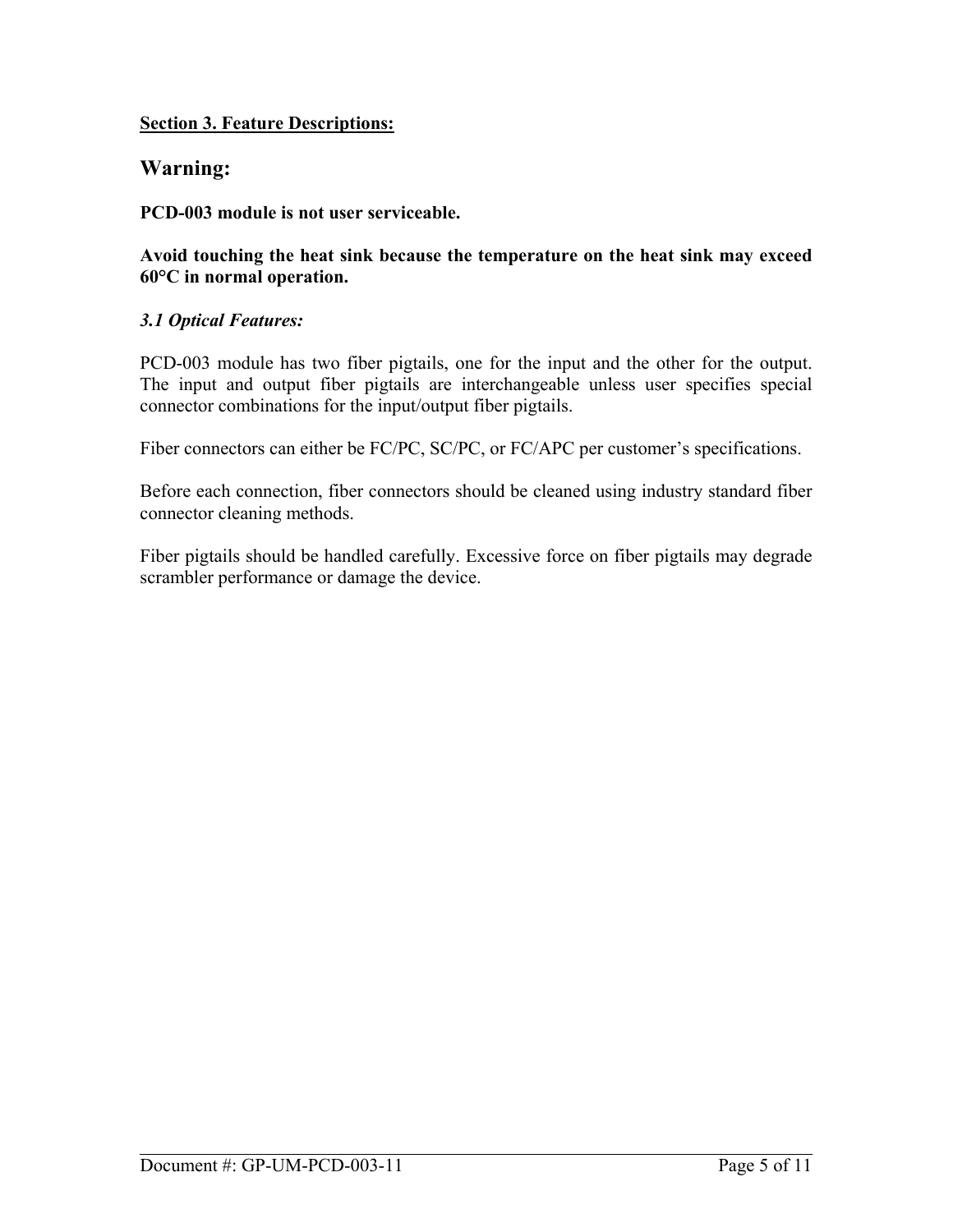### *3.2 Electrical Features:*

PCD-003 is designed as an equipment plug-in module. It can be also used separately for laboratory research and experiment. In this case,  $a \pm 12V/1$  ADC dual output supply is required to operate the scrambler.  $A \pm 15V$  DC/1A dual output power supply can be also used with slightly more heat dissipation. The external power supply needs to be connected to a 5-pin connector jumper block JPOW near upper right hand corner with PolaRite II controller on top, as shown in Figure 2 and 3. A color-coded power supply jump cable is supplied for convenient DC power connection. The pin connection scheme is also shown in Figure 3.

The scrambling frequencies are set at the factory that is not user adjustable. Four driving frequencies produce a large sum of mixing frequencies distributed over large spectrum range. The distribution of the driving frequencies and their mixing products are shown in Appendix A.

There are multiple jumpers set at factory for testing and tuning purpose. User should not remove these jumpers unless authorized by the manufacturer.



Figure 2. Circuit board layout showing the DC power connector location.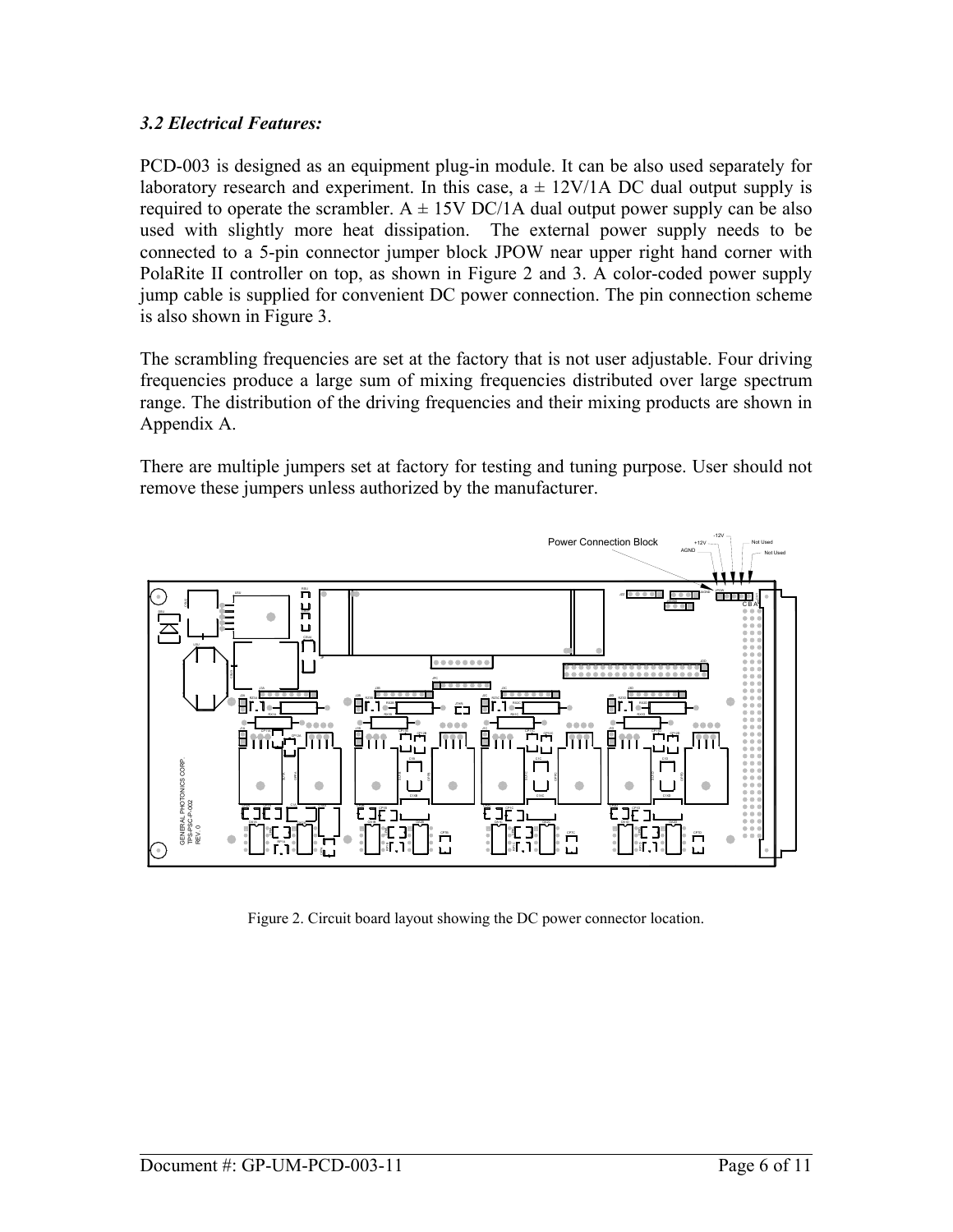

Figure 3. Magnified power connector area where AGND (analog ground) and ±12 V are for scrambler board operation. Other two leads are not used for this module board.

# *3.3 Environment Features:*

PCD-003 is designed for indoor use in an office or laboratory environment. If PCD-003 is placed inside an enclosure, forced-air cooling is strongly recommended for stable DOP performance.

The recommended operation temperature range is 10 - 40°C. Outside this temperature range, the DOP will increase gradually as the temperature difference (referenced to 25°C) increases.

For best performance, a warm up period is recommended before the operation. The warm-up time is typically 20-30 minutes. During the warm-up time, the module is operational and the DOP will be less than 10%.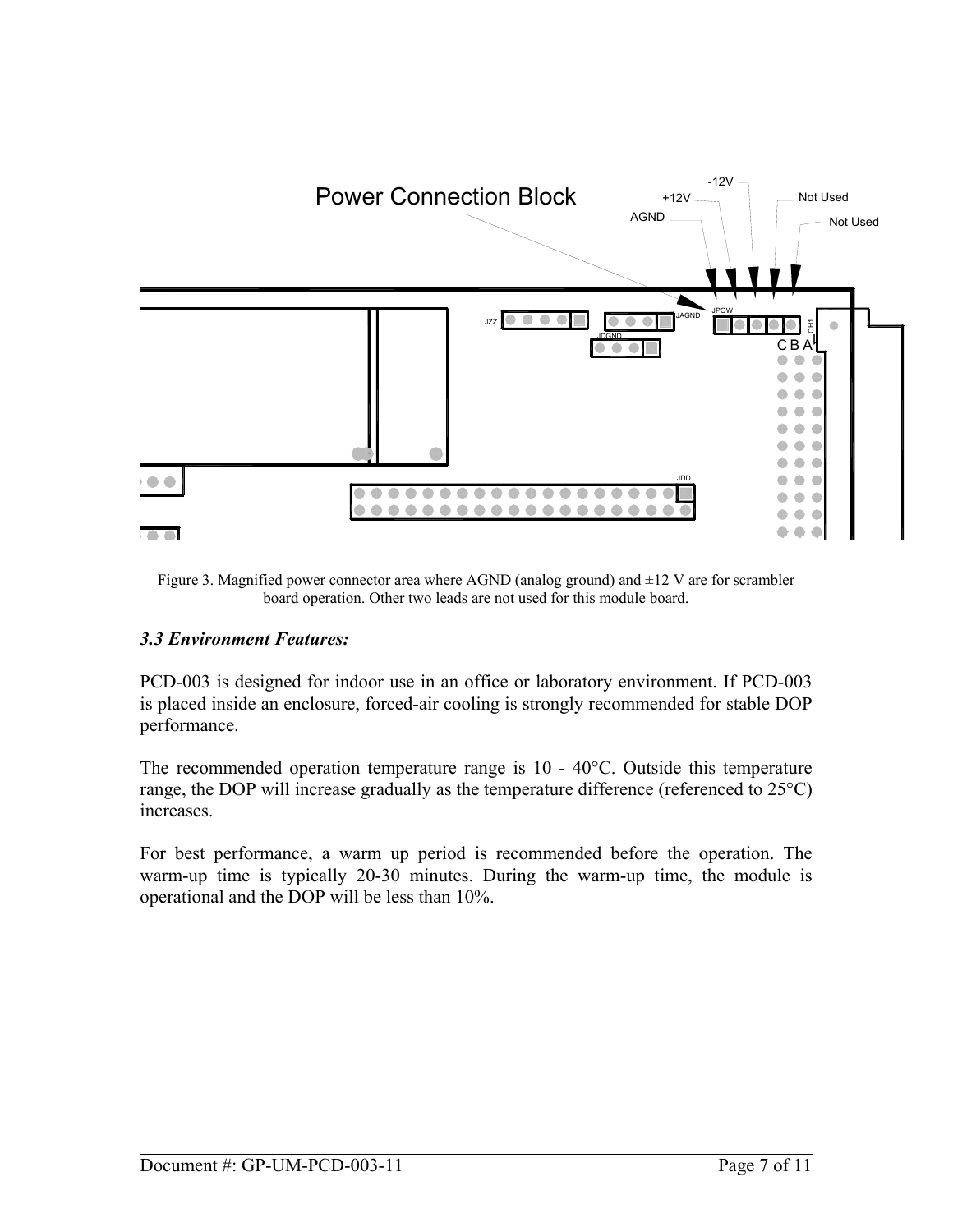#### **Section 4. Operation Instruction:**

To operate PCD-003 as an individual laboratory instrument, electrical and optical connections are required during setting up. Follow the safety precautions when make electrical and optical connections.

# **Warning:**

**Never look at the fiber connector against the light exit direction when light source is connected. THE OUTPUT LIGHT FROM PCD-003-R1 MODULE MAY BE HARMFUL TO HUMAN EYES.** 

# *4.1 Unpacking*

Great care must be taken when unpacking PCD-003 module from its original shipment package.

The electronic circuit is sensitive to static discharge.

Inspect the module to see if any component becomes loose or disconnected during shipment.

Avoid applying any force to two optical fiber pigtails (blue color) and do not let any freedrop of fiber connectors occur at any time.

# *4.2 Getting Started*

Follow the steps below to operate PCD-003 in a laboratory environment.

Set the power supply to the correct voltage and connect the cable according to Figure 3. The corresponding color codes are

| Black: | $GND$ ( $\pm$ 12 V ground) |
|--------|----------------------------|
| White: | $+12$ V                    |
| Gray:  | $-12$ V                    |

Turn off the power supply before plugging the cable to power jumper connector JPOW shown in Figure 2 and 3. The cable connector is unidirectional. Care must be taken to avoid damaging the fiber pigtails nearby.

Turn on the power supply and allow the module to warm up. The warm-up time is about 20 minutes. PCD-003 can be used during warm-up, but the DOP will not be optimized  $(DOP < 10\%$  during warm-up).

After warm-up, the well-adjusted electronics will control PCD-003 to achieve optimum performance regardless of input state of polarization (SOP).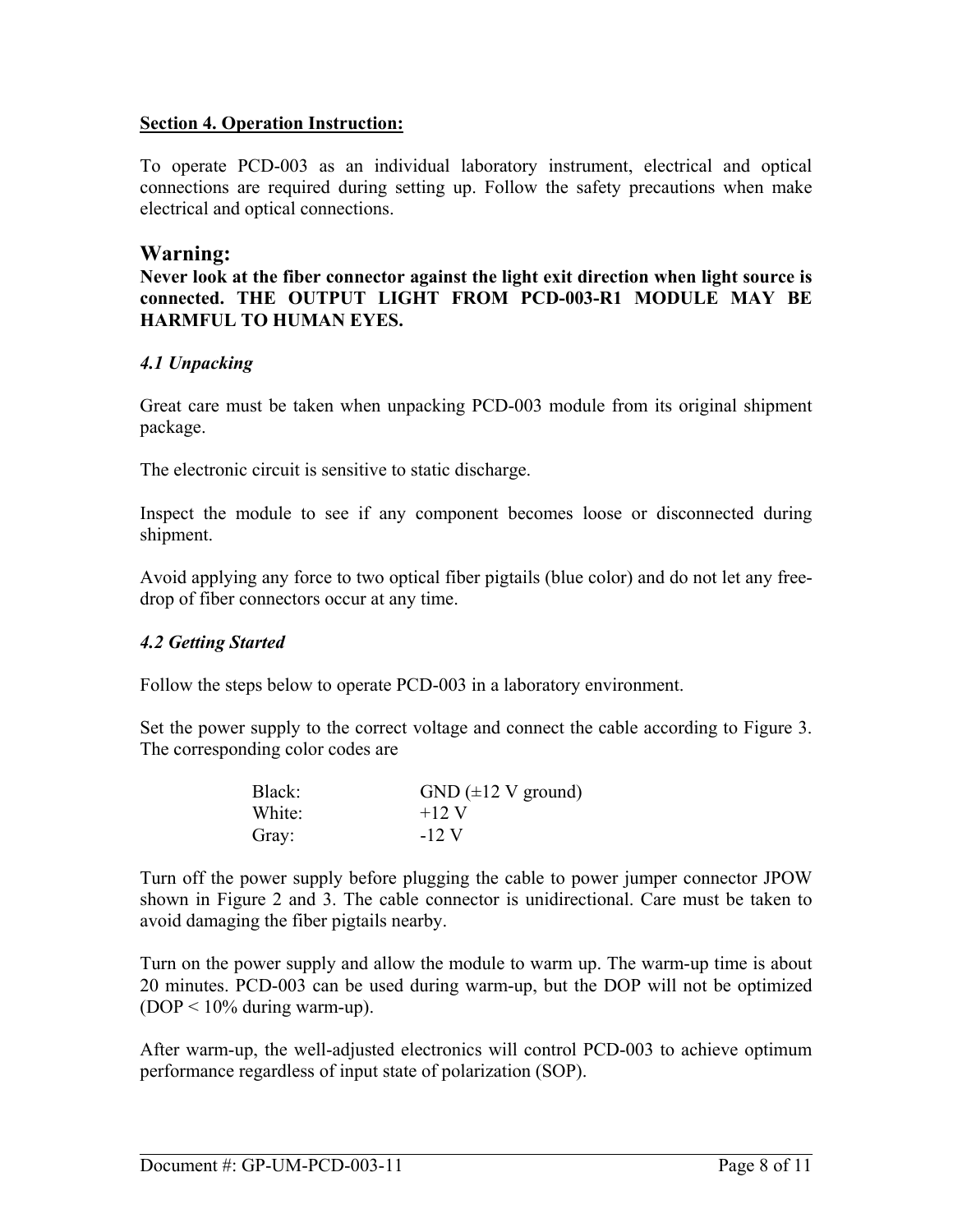Note: After module warm-up, the heat sink temperature can reach over 60°C at normal operation conditions. Avoid skin contact to the heat sink on the module.

# *4.3 Testing and Characterization:*

PCD-003-R1 can be serviced only by manufacturer authorized personnel. No user serviceable components in this module.

User can test the performance of PCD-003 with available polarization analysis instruments or other established methods. Note that the DOP specification for PCD-003 is measured at a detector bandwidth of 500 Hz. For high bandwidth detection systems, the DOP can be obtained by averaging data samples within the desired time frame using appropriate sampling systems or instruments.

DOP at polarization scrambler output can be calculated from a simple intensity measurement. In this measurement, a polarizer is placed between the scrambler output fiber and the photodetector with a known detection bandwidth. The maximum and minimum intensities  $I_{max}$  and  $I_{min}$  are then measured from the detector output. The DOP in the measurement bandwidth can be calculated from

$$
DOP = \frac{I_{max} - I_{min}}{I_{max} + I_{min}} \times 100\%
$$

Note that I<sub>max</sub> and I<sub>min</sub> are measured within the desired bandwidth. Different detector bandwidth setting will have different I<sub>max</sub> and I<sub>min</sub> values.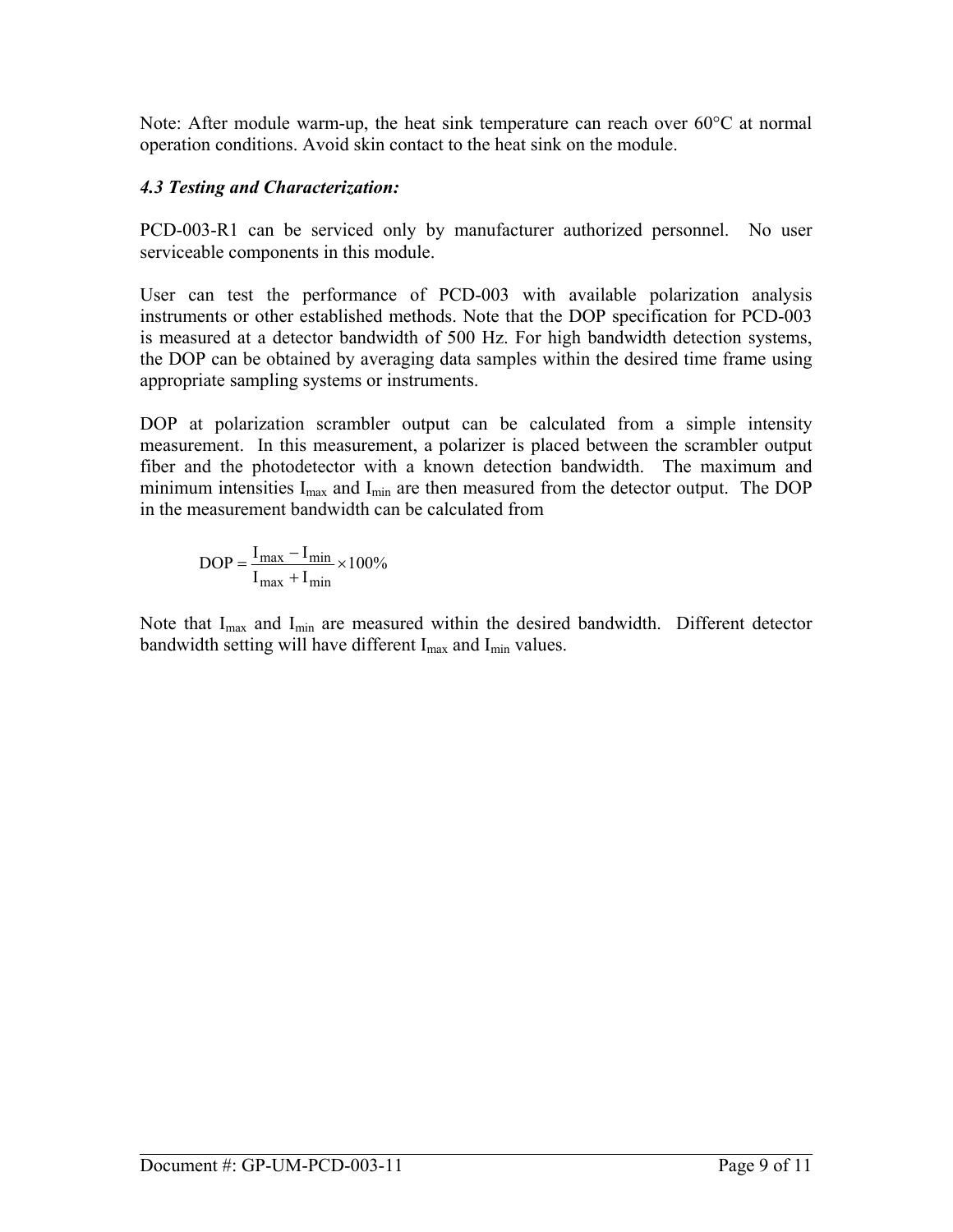### **Appendix A: PCD-003 Scrambling Frequency Distribution**

The multi-stage birefringence modulation results in a polarization modulation at a wide spectrum of beating frequencies. The frequency distribution for a typical PCD-003 module is shown in Figure A1. The data was measured by passing light through a polarizer to a photo detector, and detector output was feed to an electrical spectrum analyzer. The frequency distribution is quite uniform to 700 KHz range and gradually decrease in strength until 2 MHz. The frequency distribution may differ slightly in different modules due to different frequency settings and input polarization state.



Figure A1. PCD-003 scrambling frequency distribution measured through a polarizer between  $0 \sim 2$  MHz.